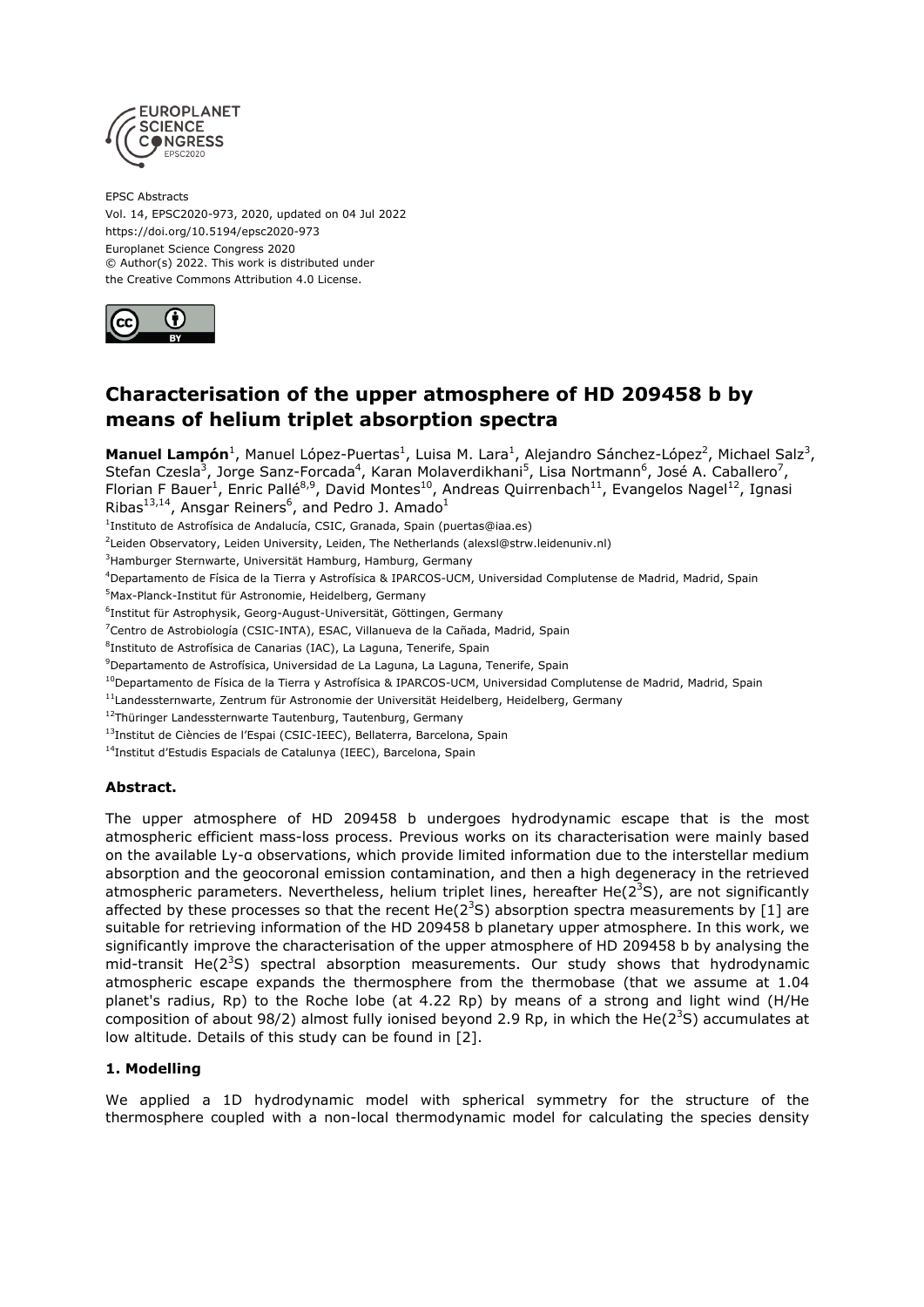profiles (H, H<sup>+</sup>, He, He<sup>+</sup> and He(2<sup>3</sup>S)). In addition, for retrieving the atmospheric parameters, we calculated the synthetic spectra with a high-resolution radiative transfer model and compared to the He( $2<sup>3</sup>S$ ) measured absorption spectrum.

Hydrodynamic continuity equations were solved by assuming a constant speed of sound. This approximation provided us with the same analytical solution than the isothermal Parker wind [3], although we note that constant speed of sound is not necessarily an isothermal approximation. All the production and loss processes (similar to those of [4] but extended), constants and XUV (X-ray and extreme ultraviolet EUV) stellar fluxes used in the study can be found in [2]. The inputs of the model were the maximum temperature, the mass-loss rate (MLR) and the H/He composition of the thermosphere. He( $2^{3}S$ ) absorption in HD 209458 b was observed with the high-resolution spectrograph CARMENES ([5], [6]) at the 3.5 m Calar Alto Telescope as reported by [1].

The constant speed of sound approximation induces a degeneracy on temperature and MLR, that is added to the degeneracy on the H/He composition. In order to perform a suitable parameter study, we run a grid of simulations for a temperature range from 4000 K to 11500 K and an MLR range from  $10^8$  to  $10^{12}$  g/s for three different H/He compositions, 90/10, 95/5 and 98/2.

## **2. Results and discussion**

Figure 1 shows the spectral transmission of the He( $2<sup>3</sup>S$ ) at mid-transit (black line with data points and error bars adapted from [1]) and the synthetic spectrum of one of our simulations that fit this signal (T= 6000 K, MLR of 1.9  $x10^9$  g/s and H/He of 90/10, dashed cyan curve). The magenta curve represents an additional absorption necessary to reproduce the signal and the orange curve the total absoprtion. We did not include it in our fit as this gas is probably beyond the Roche lobe.



Fig. 1. Spectral transmission of the He triplet at mid transit (adapted from [2]).

Figure 2 shows the degeneracy in MLR, maximum temperature and H/He composition of the thermosphere, and the strong constraints of the He( $2<sup>3</sup>S$ ) spectral absorption measurements on these parameters. We reduced the degeneracy comparing our results with other studies based on the Ly-α measurements of this exoplanet. Comparisons of H density profiles with those of [7], [8] and [9], suggest that H/He is lower than the canonical 90/10, and concluded that the most probable composition among our simulations is 98/2. Comparison of heating efficiencies allowed us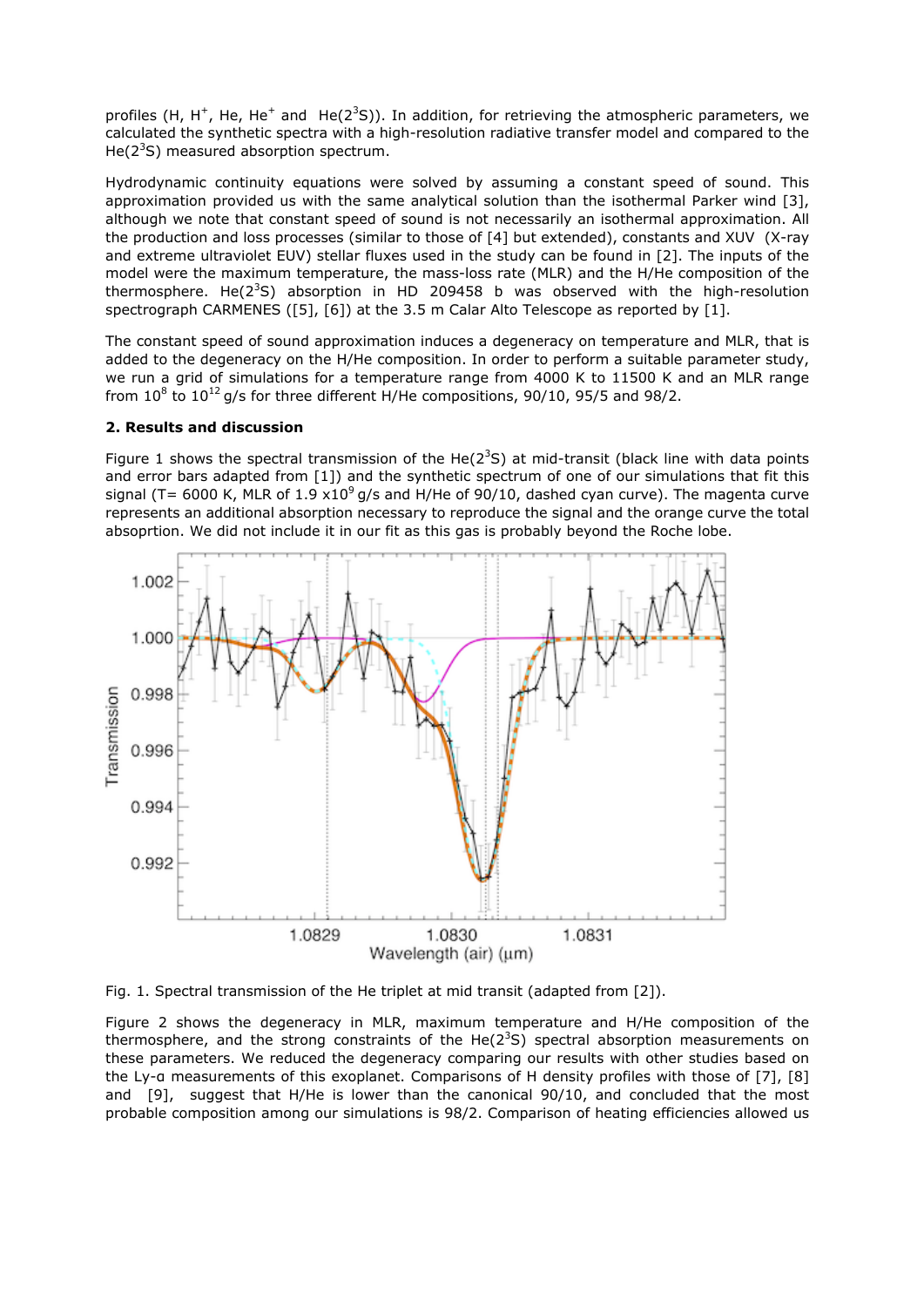

to constrain the mass-loss rate, as we adopted the range of 0.1-0.2 according to [10].

Fig. 2 Temperature-MLR curves that fit the He triplet absorption (adapted from [2]).

In summary, the constraints we found in our analysis are i) the MLR is in the range of (0.42-1.00)  $10^{11}$ g/s; ii) the maximum thermospheric temperatures are from 7125 to 8125 K; iii) the H/He composition is about  $98/2$ ; iv) the  $H/H^+$  transition altitude is in the range of 1.2-1.9 Rp; v) the atmosphere is almost fully ionised beyond 2.9 Rp; vi) the effective radii at which XUV absorption takes place is about 1.16-1.3 Rp, and vii) the average of the mean molecular weight is in the range of 0.61-0.73 g mole $^{-1}$ .

## **3. Future work**

Although our study can constrain the main structure of the hydrodynamic atmospheric escape, more comprehensive 3D magnetohydrodynamic models could reveal more details on the upper atmosphere of HD 209458 b, especially on the kinetic and dynamics of the winds as they could be affected by possible magnetic fields, radiation pressure or interactions with the stellar wind. Currently, we are working in a similar study of the exoplanets HD 189733 b and GJ3470 b.

## **Acknowledgements.**

IAA authors acknowledge financial support from the Spanish MCIU through the "Center of Excellence Severo Ochoa" award (SEV-2017-0709). CARMENES is funded by the German Max-Planck-Gesellschaft (MPG), the Spanish Consejo Superior de Investigaciones Científicas (CSIC), the European Union through FEDER/ERF FICTS-2011-02 funds, the members of the CARMENES Consortium and contributions by the Spanish Ministry of Economy, the German Science Foundation through the Major Research Instrumentation Programme and DFG Research Unit FOR2544 "Blue Planets around Red Stars", the Klaus Tschira Stiftung, the states of Baden-Württemberg and Niedersachsen, and by the Junta de Andalucía. We acknowledge financial support from Spanish MCIU funds through projects: ESP2016–76076–R, ESP2017-87143-R, BES–2015–074542, BES–2015–073500, PGC2018-098153-B-C31,AYA2016-79425-C3-1/2/3-P.

## **References**